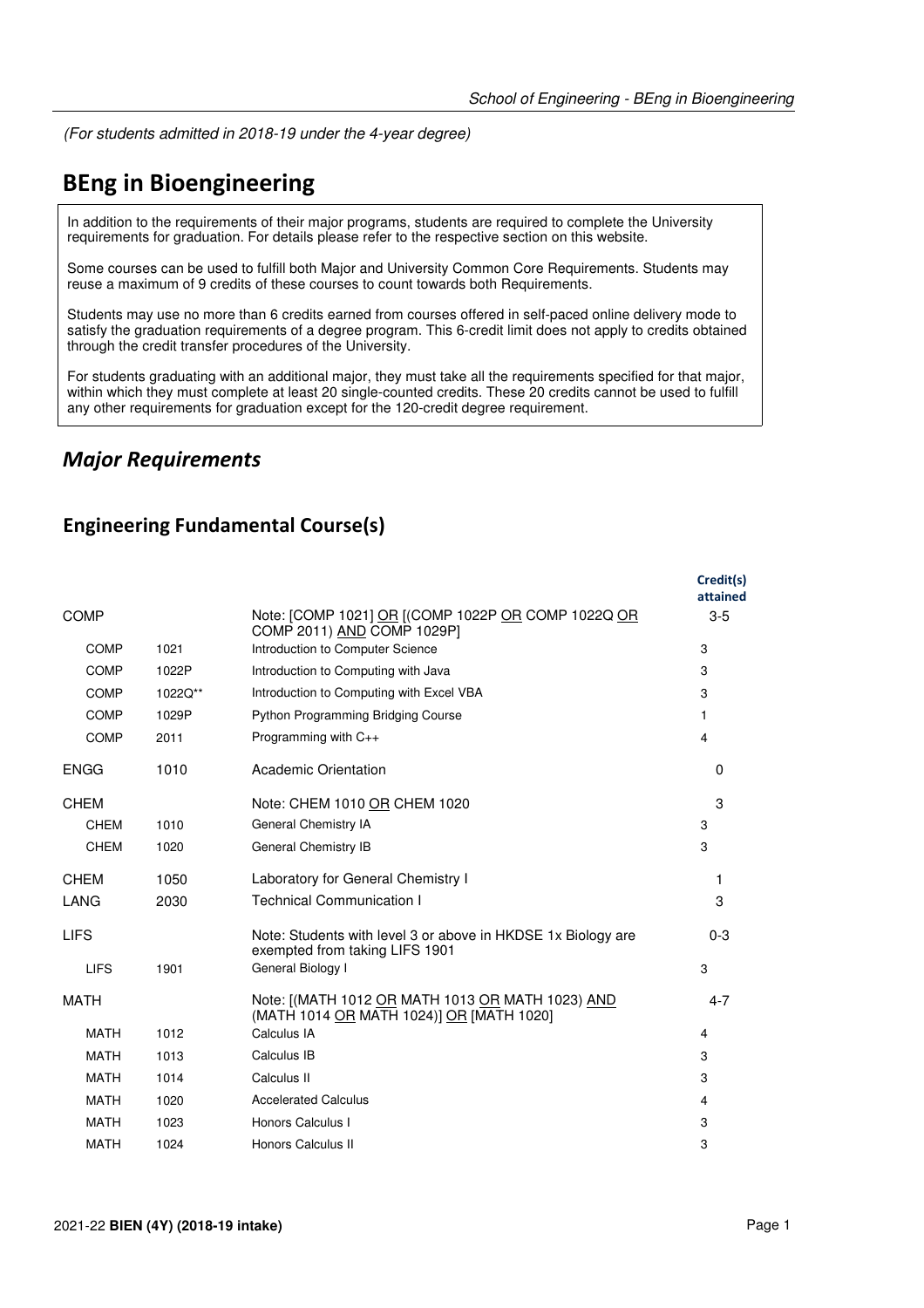|                     | Note: PHYS 1112 OR PHYS 1312                                                                                                                                             | 3     |
|---------------------|--------------------------------------------------------------------------------------------------------------------------------------------------------------------------|-------|
| <b>PHYS</b><br>1112 | General Physics I with Calculus                                                                                                                                          | 3     |
| <b>PHYS</b><br>1312 | Honors General Physics I                                                                                                                                                 | 3     |
|                     | Engineering Introduction course (If the students take an<br>introduction course included in their major, this course can be<br>counted towards their major requirement.) | $3-4$ |
| <b>BIEN</b><br>1010 | Introduction to Biomedical Engineering                                                                                                                                   | 3     |
| <b>CENG</b><br>1000 | Introduction to Chemical and Biological Engineering                                                                                                                      | 3     |
| <b>CIVL</b><br>1100 | Discovering Civil and Environmental Engineering                                                                                                                          | 3     |
| <b>COMP</b><br>1021 | Introduction to Computer Science                                                                                                                                         | 3     |
| <b>ELEC</b><br>1100 | Introduction to Electro-Robot Design                                                                                                                                     | 4     |
| <b>ELEC</b><br>1200 | A System View of Communications: from Signals to Packets                                                                                                                 | 4     |
| <b>ENGG</b><br>1100 | First Year Cornerstone Engineering Design Project Course                                                                                                                 | 3     |
| <b>IEDA</b><br>2010 | Industrial Engineering and Decision Analytics                                                                                                                            | 3     |
| <b>IEDA</b><br>2200 | <b>Engineering Management</b>                                                                                                                                            | 3     |
| <b>MECH</b><br>1901 | <b>Automotive Engineering</b>                                                                                                                                            | 3     |
| <b>MECH</b><br>1902 | Energy Systems in a Sustainable World                                                                                                                                    | 3     |
| <b>MECH</b><br>1905 | <b>Buildings for Contemporary Living</b>                                                                                                                                 | 3     |
| <b>MECH</b><br>1906 | Mechanical Engineering for Modern Life                                                                                                                                   | 3     |
|                     |                                                                                                                                                                          |       |

## **Required Course(s)**

|                  |      |                                                     | Credit(s)<br>attained |
|------------------|------|-----------------------------------------------------|-----------------------|
| <b>BIEN/CENG</b> |      | Note: BIEN 1010 OR CENG 1000                        | 3                     |
| <b>BIEN</b>      | 1010 | Introduction to Biomedical Engineering              | 3                     |
| <b>CENG</b>      | 1000 | Introduction to Chemical and Biological Engineering | 3                     |
| <b>BIEN</b>      | 2310 | Modeling for Chemical and Biological Engineering    | 3                     |
| <b>BIEN</b>      | 2410 | Cellular and Systems Physiology for Engineers       | 3                     |
| <b>BIEN</b>      | 2610 | <b>Chemical Biology for Engineers</b>               | 3                     |
| <b>BIEN</b>      | 2990 | Academic and Professional Development I             | 1                     |
| <b>BIEN</b>      | 3320 | Data Science for Biology and Medicine               | 3                     |
| <b>BIEN</b>      | 3410 | Introduction to Bioinstrumentation and Bioimaging   | 3                     |
| <b>BIEN</b>      | 3910 | <b>Bioengineering Laboratory</b>                    | 4                     |
| <b>BIEN</b>      |      | Note: BIEN 4920 OR BIEN 4930 OR BIEN 4940           | 6                     |
| <b>BIEN</b>      | 4920 | Bioengineering Capstone Design                      | 6                     |
| <b>BIEN</b>      | 4930 | <b>Bioengineering Thesis Research</b>               | 6                     |
| <b>BIEN</b>      | 4940 | Bioengineering Industrial Project                   | 6                     |
| <b>BIEN</b>      | 4990 | Academic and Professional Development II            | 1                     |
| <b>CENG</b>      | 2210 | Chemical and Biological Engineering Thermodynamics  | 3                     |
| <b>CENG</b>      | 2220 | Transport Phenomena I                               | 3                     |
| <b>CENG</b>      | 3230 | Chemical and Biological Reaction Engineering        | 3                     |
| <b>ENGG</b>      | 2010 | <b>Engineering Seminar Series</b>                   | 0                     |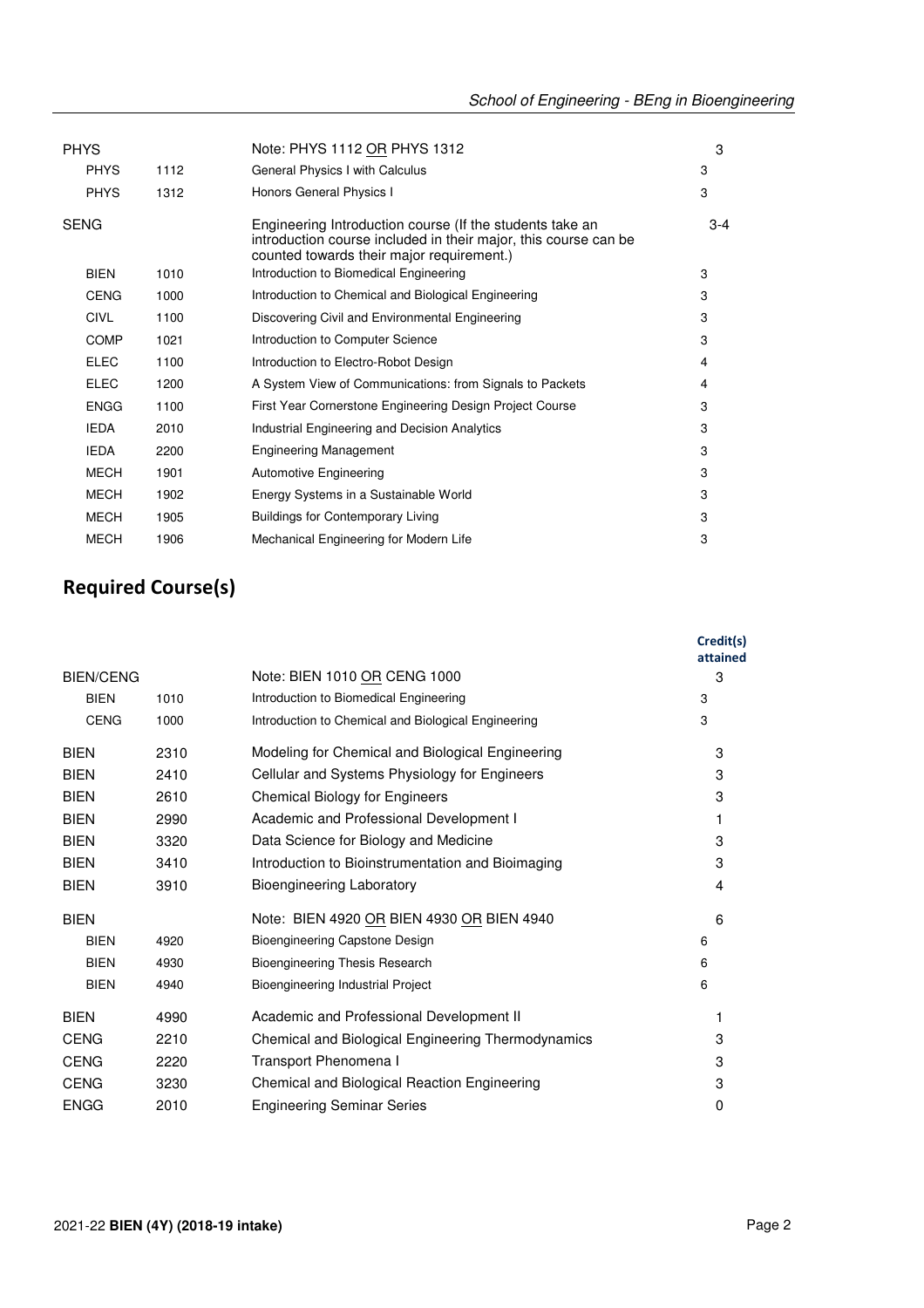| <b>ISOM/LIFS/</b><br>MATH |      | Note: ISOM 2500 OR LIFS 3150 OR MATH 2411                             | $3-4$ |
|---------------------------|------|-----------------------------------------------------------------------|-------|
| <b>ISOM</b>               | 2500 | <b>Business Statistics</b>                                            | 3     |
| <b>LIFS</b>               | 3150 | <b>Biostatistics</b>                                                  | 3     |
| MATH                      | 2411 | <b>Applied Statistics</b>                                             | 4     |
| LANG                      | 4035 | Technical Communication II for Chemical and Biological<br>Engineering | 3     |

## **Elective(s)**

|                  |        |                                                                                                                                                                                                                                                      | <b>Minimum</b><br>credit(s)<br>required |
|------------------|--------|------------------------------------------------------------------------------------------------------------------------------------------------------------------------------------------------------------------------------------------------------|-----------------------------------------|
| <b>SSCI/SENG</b> |        | Bioengineering Electives (5 courses from the specified elective<br>list, of which at least 9 credits should be taken from a single<br>specialty area (Area 1 or Area 2). Out of the 15 credits taken, at<br>least 9 credits should be at 4000-level) | 15                                      |
|                  |        | Area 1: Biomedical Data Acquisition and Analytics                                                                                                                                                                                                    |                                         |
| BIEN             | 4310   | Statistical Signal Analysis and Applications in Neural Engineering                                                                                                                                                                                   | 3                                       |
| COMP             | 2012   | Object-Oriented Programming and Data Structures                                                                                                                                                                                                      | 4                                       |
| <b>COMP</b>      | 2012H  | Honors Object-Oriented Programming and Data Structures                                                                                                                                                                                               | 5                                       |
| <b>COMP</b>      | 4211   | Machine Learning                                                                                                                                                                                                                                     | 3                                       |
| <b>COMP</b>      | 4331   | Data Mining                                                                                                                                                                                                                                          | 3                                       |
| <b>COMP</b>      | 4421   | Image Processing                                                                                                                                                                                                                                     | 3                                       |
| <b>ELEC</b>      | 2100   | Signals and Systems                                                                                                                                                                                                                                  | 4                                       |
| ELEC             | 2100H  | Honors Signals and Systems                                                                                                                                                                                                                           | 4                                       |
| <b>ELEC</b>      | 2420   | <b>Basic Electronics</b>                                                                                                                                                                                                                             | 3                                       |
| <b>ELEC</b>      | 4820   | Medical Imaging                                                                                                                                                                                                                                      | 3                                       |
|                  |        | Area 2: Bioprocesses, Biomaterials and Bioanalysis                                                                                                                                                                                                   |                                         |
| <b>BIEN</b>      | 4110** | Regulatory Science and Engineering                                                                                                                                                                                                                   | 3                                       |
| <b>CENG</b>      | 4620   | <b>Bioproducts and Processing</b>                                                                                                                                                                                                                    | 3                                       |
| <b>CENG</b>      | 4640   | Biomolecular Engineering**                                                                                                                                                                                                                           | 3                                       |
| <b>CENG</b>      | 4650** | Biomaterials, Drug Delivery and Tissue Engineering                                                                                                                                                                                                   | 3                                       |
| <b>CENG</b>      | 4660** | Introduction to Biomicrosystem                                                                                                                                                                                                                       | 3                                       |
| <b>CENG</b>      | 4670   | <b>Pharmaceutical Engineering</b>                                                                                                                                                                                                                    | 3                                       |
| <b>CHEM</b>      | 2111   | Fundamentals of Organic Chemistry                                                                                                                                                                                                                    | 3                                       |
| <b>CHEM</b>      | 2311   | <b>Analytical Chemistry</b>                                                                                                                                                                                                                          | 3                                       |
| Other electives  |        |                                                                                                                                                                                                                                                      |                                         |
| <b>BIEN</b>      | 3010   | Biodesign: A Taste of Solving Real-Life Healthcare Problems                                                                                                                                                                                          | 3                                       |
| CENG             | 4150   | Product and Process Design in Chemical and Biological Engineering                                                                                                                                                                                    | 3                                       |
| <b>ENGG</b>      | 4930   | Design for Global Health                                                                                                                                                                                                                             | 3                                       |
| <b>LIFS</b>      | 4370   | Human Genetics and Personalized Medicine                                                                                                                                                                                                             | 3                                       |
| <b>LIFS</b>      | 4760   | <b>Biochemistry of Diseases</b>                                                                                                                                                                                                                      | 3                                       |